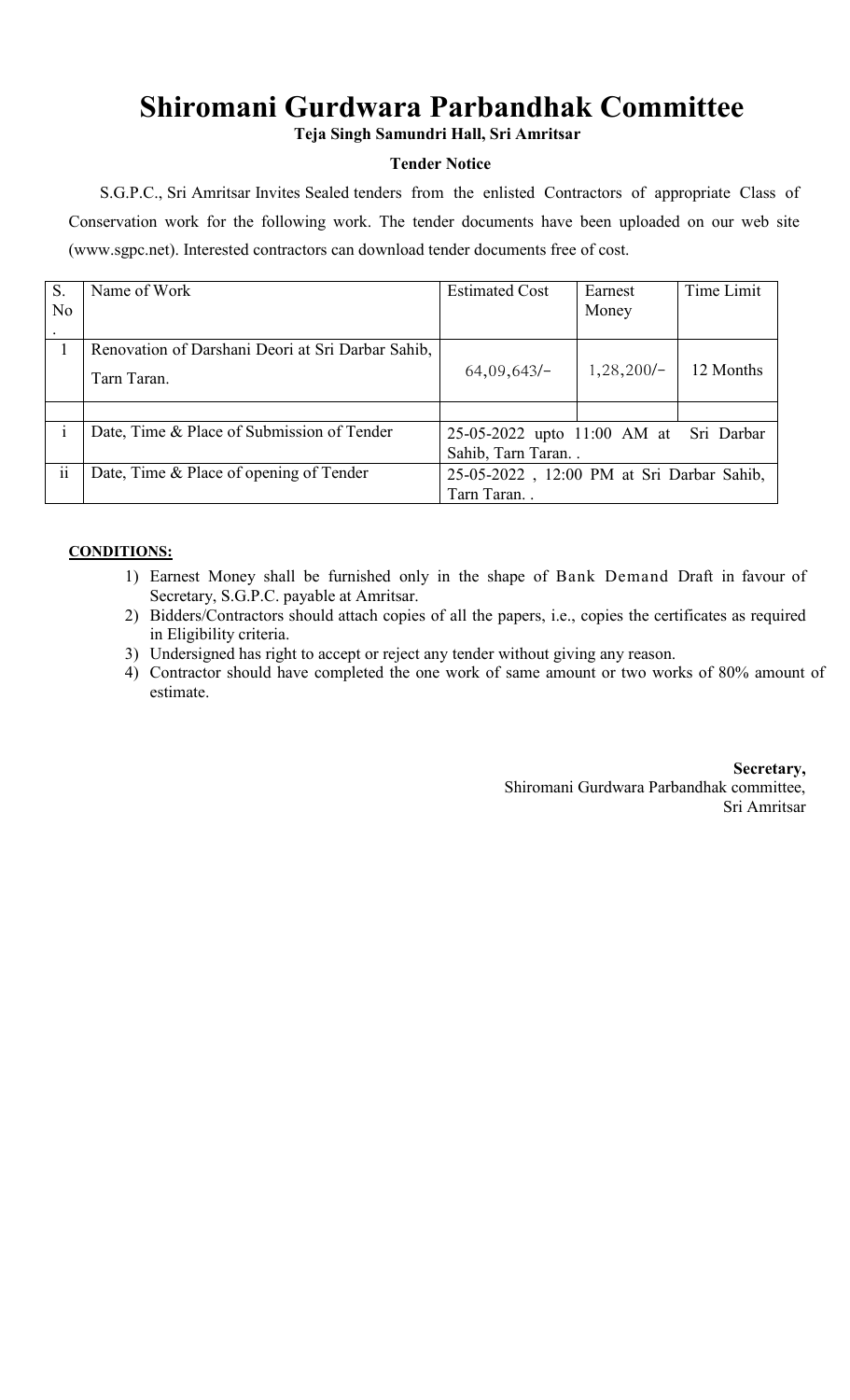| <b>RESTORATION OF DARSHANI DEORI, SRI DARBAR SAHIB, TARN TARAN</b> |                                                     |               |  |  |  |
|--------------------------------------------------------------------|-----------------------------------------------------|---------------|--|--|--|
| SR. NO.                                                            | <b>ITEM OF WORKS</b>                                | <b>AMOUNT</b> |  |  |  |
| 1                                                                  | <b>ENABLING, DISMANLTING &amp; DEMOLITION WORKS</b> |               |  |  |  |
| 2                                                                  | <b>ROOFING, WATER PROOFING AND TERRACE WORKS</b>    |               |  |  |  |
| 3                                                                  | ICIVIL AND STRUCTURAL WORKS                         |               |  |  |  |
| 4                                                                  | <b>PLASTER AND FINISHES WORKS</b>                   |               |  |  |  |
| 5                                                                  | <b>FLOORING WORKS</b>                               |               |  |  |  |
| 6                                                                  | <b>DOORS AND WINDOWS WORKS</b>                      |               |  |  |  |
| 7                                                                  | <b>ANTI TERMITE WORKS</b>                           |               |  |  |  |
| 8                                                                  | <b>ART CONSERVATION</b>                             |               |  |  |  |
|                                                                    | <b>TOTAL</b>                                        |               |  |  |  |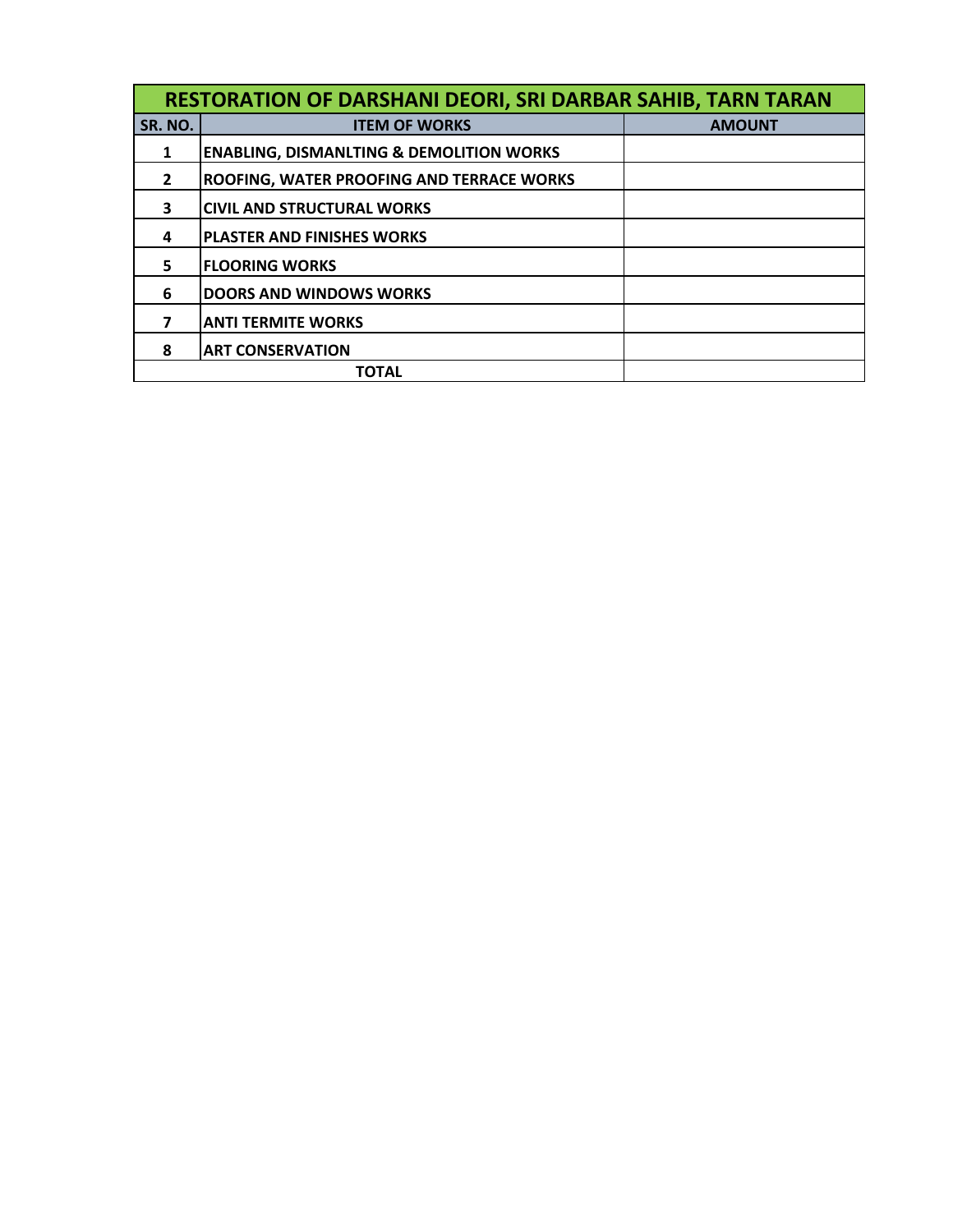|              | <b>BOQ - RESTORATION OF DARSHANI DEORI, SRI DARBAR SAHIB, TARN TARAN</b>                                                                                                                                                                                                                                                                                                                                                                                                                                                                                                                                                                                                                                                                                                                                                                                                                                                                                                                                                                                                                                                                                                                                                      |             |                 |             |               |  |
|--------------|-------------------------------------------------------------------------------------------------------------------------------------------------------------------------------------------------------------------------------------------------------------------------------------------------------------------------------------------------------------------------------------------------------------------------------------------------------------------------------------------------------------------------------------------------------------------------------------------------------------------------------------------------------------------------------------------------------------------------------------------------------------------------------------------------------------------------------------------------------------------------------------------------------------------------------------------------------------------------------------------------------------------------------------------------------------------------------------------------------------------------------------------------------------------------------------------------------------------------------|-------------|-----------------|-------------|---------------|--|
| SR.<br>NO.   | <b>ITEM OF WORKS</b>                                                                                                                                                                                                                                                                                                                                                                                                                                                                                                                                                                                                                                                                                                                                                                                                                                                                                                                                                                                                                                                                                                                                                                                                          | <b>UNIT</b> | <b>QUANTITY</b> | <b>RATE</b> | <b>AMOUNT</b> |  |
| $\mathbf{1}$ | <b>ENABLING, DISMANLTING &amp; DEMOLITION WORKS</b>                                                                                                                                                                                                                                                                                                                                                                                                                                                                                                                                                                                                                                                                                                                                                                                                                                                                                                                                                                                                                                                                                                                                                                           |             |                 |             |               |  |
| 1.1          | Providing and fixing double scaffolding system (cup lock type) on the<br>exterior side, up to seven story height made with 40 mm dia M.S. tube<br>1.5 m centre to centre, horizontal & vertical tubes joining with cup &<br>lock system with M.S. tubes, M.S. tube challies, M.S. clamps and M.S.<br>staircase system in the scaffolding for working platform etc. and<br>maintaining it in a serviceable condition for the required duration as<br>approved and removing it there after .The scaffolding system shall be<br>stiffened with bracings, runners, connection with the building etc<br>wherever required for inspection of work at required locations with<br>essential safety features for the workmen etc. complete as per<br>directions and approval of Engineerin- charge .The elevational area of<br>the scaffolding shall be measured for payment purpose .The payment<br>will be made once irrespective of duration of scaffolding. Item to<br>include Providing and erecting Nylon Net covering covering fixed to the<br>exterior face of scaffolding including duck tape with safety signage "work<br>in progress" and "caution" boards at ground level and demarcation of<br>entrances to the building. | sqm         | 625.90          |             |               |  |
| 1.2          | Demolishing brick work manually/ by mechanical means including<br>stacking of serviceable material and disposal of unserviceable material<br>within 50 metres lead as per direction of Engineer-in-charge. : In lime<br>mortar with old mughal bricks/Nanakshahi bricks                                                                                                                                                                                                                                                                                                                                                                                                                                                                                                                                                                                                                                                                                                                                                                                                                                                                                                                                                       | cum         | 19.563          |             |               |  |
| 1.3          | Demolishing lime concrete manually/ by mechanical means and disposal<br>of material within 50 metres lead as per direction of Engineerin-charge.                                                                                                                                                                                                                                                                                                                                                                                                                                                                                                                                                                                                                                                                                                                                                                                                                                                                                                                                                                                                                                                                              | cum         | 9.9             |             |               |  |
| 1.4          | Demolishing cement concrete manually/ by mechanical means including<br>disposal of material within 50 metres lead as per direction of Engineer -<br>in - charge.                                                                                                                                                                                                                                                                                                                                                                                                                                                                                                                                                                                                                                                                                                                                                                                                                                                                                                                                                                                                                                                              | cum         | $\mathbf{1}$    |             |               |  |
| 1.5          | Taking out doors, windows and clerestory window shutters (steel or<br>wood) including stacking within 50 metres lead :                                                                                                                                                                                                                                                                                                                                                                                                                                                                                                                                                                                                                                                                                                                                                                                                                                                                                                                                                                                                                                                                                                        |             |                 |             |               |  |
|              | a. of area 3 sq. metres and below                                                                                                                                                                                                                                                                                                                                                                                                                                                                                                                                                                                                                                                                                                                                                                                                                                                                                                                                                                                                                                                                                                                                                                                             | nos.        | $\overline{7}$  |             |               |  |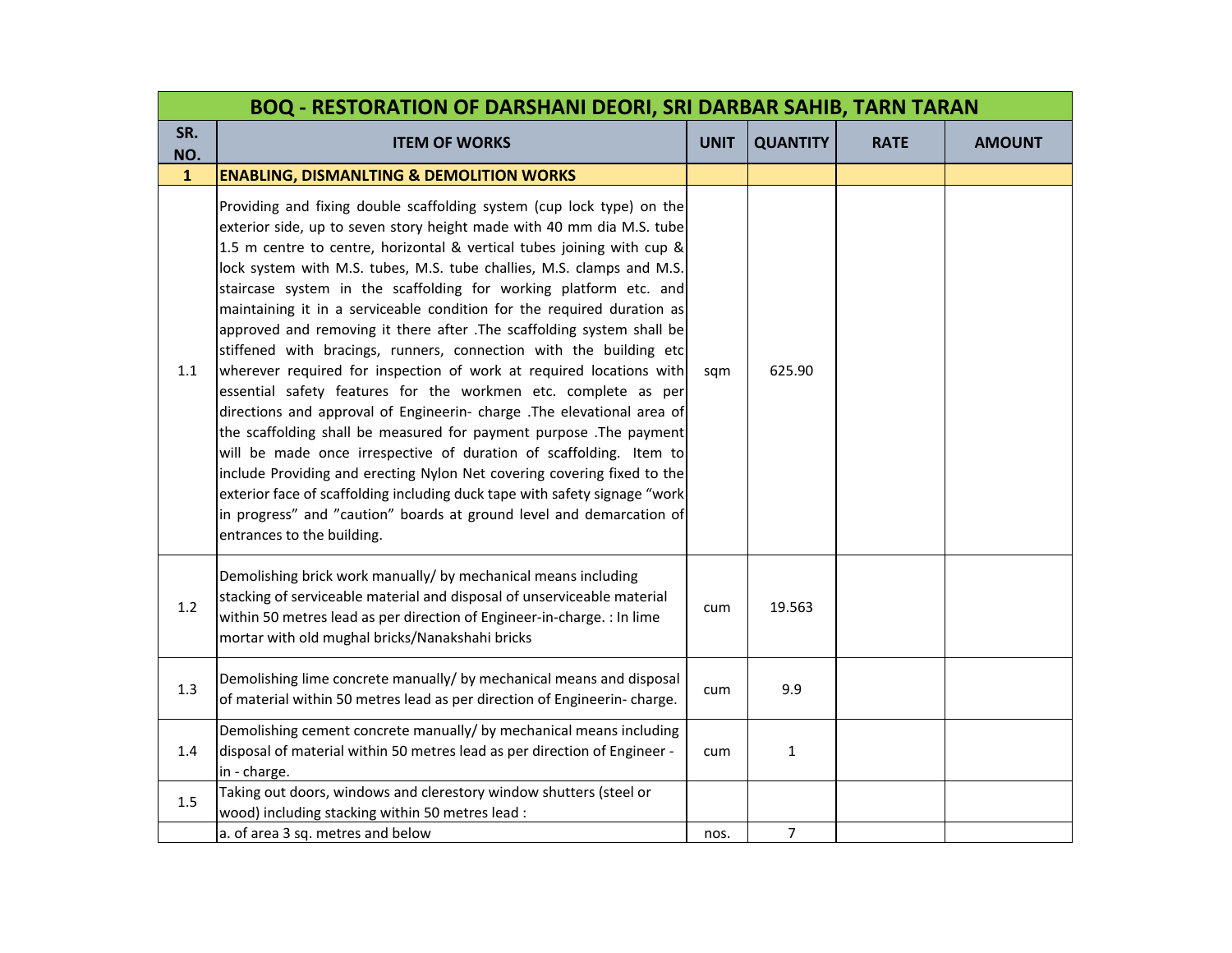| Removing of old sulphated lime wash/white or colour wash in multiple<br>applications without causing damage to the surface below. Scrubbing<br>(not by scraping which leaves surfaces scarred and scratched) with<br>bristle brushes and hot water ( Care to be taken if the surface is weak<br>one it will break down). Hot water should be used if the limewash has an<br>1.6<br>222.63<br>sqm<br>oil or tallow binder. Gentle cleaning with air abrasive tools can be used if                                                      |  |
|---------------------------------------------------------------------------------------------------------------------------------------------------------------------------------------------------------------------------------------------------------------------------------------------------------------------------------------------------------------------------------------------------------------------------------------------------------------------------------------------------------------------------------------|--|
| the wall surface is not very week. The final clean will almost invariably<br>have to be carried out by hand scrubbing and rinsed with clean water on<br>completion. The work should be done under supervision of a trained<br>conservator (from decorative, ornamental and stucco work/surface)                                                                                                                                                                                                                                       |  |
| Careful dismantling of cement plaster / old decayed lime and cleaning<br>the surface for replastering including disposal of unserviceable material<br>at all levels including all lifts and leads as per the direction of Engineer-in-<br>1.7<br>1075.70<br>sqm<br>Charge / Conservation Architect. Utmost care must be taken to ensure<br>that the brick masonry or any other part of the building is not damaged<br>in the course of dismantling.                                                                                   |  |
| Raking out the joints of country/Nankshahi brick, scooping out dead and<br>decayed mortar very slowly and carfully with scooping rods, then<br>1.8<br>1075.70<br>sqm<br>washing complete with hand spray pump. Preparing the surface for<br>replastering including disposal of rubbish with 250m lead                                                                                                                                                                                                                                 |  |
| Removal of debris, malba, buiding rubbish by mechanical support<br>1.9<br>including loading, unloading and disposing away from the site to a lead<br>20<br>cum<br>of 15 kms.                                                                                                                                                                                                                                                                                                                                                          |  |
| Providing and strengthening the distressed structure of the ceilings by<br>using steel adjustable props of required length with connecting pipes<br>and couplers with wooden load distributors at top and bottom etc.,<br>83.38<br>1.10<br>complete. Item to include providing mechanical jacks for structurally<br>sqm<br>distrssed beams, rafters, wall plates, trusses etc. with necessary wooden<br>load distributors at the top and bottom, avoiding any damages to the<br>surrouding areas, etc. complete.<br><b>TOTAL OF 1</b> |  |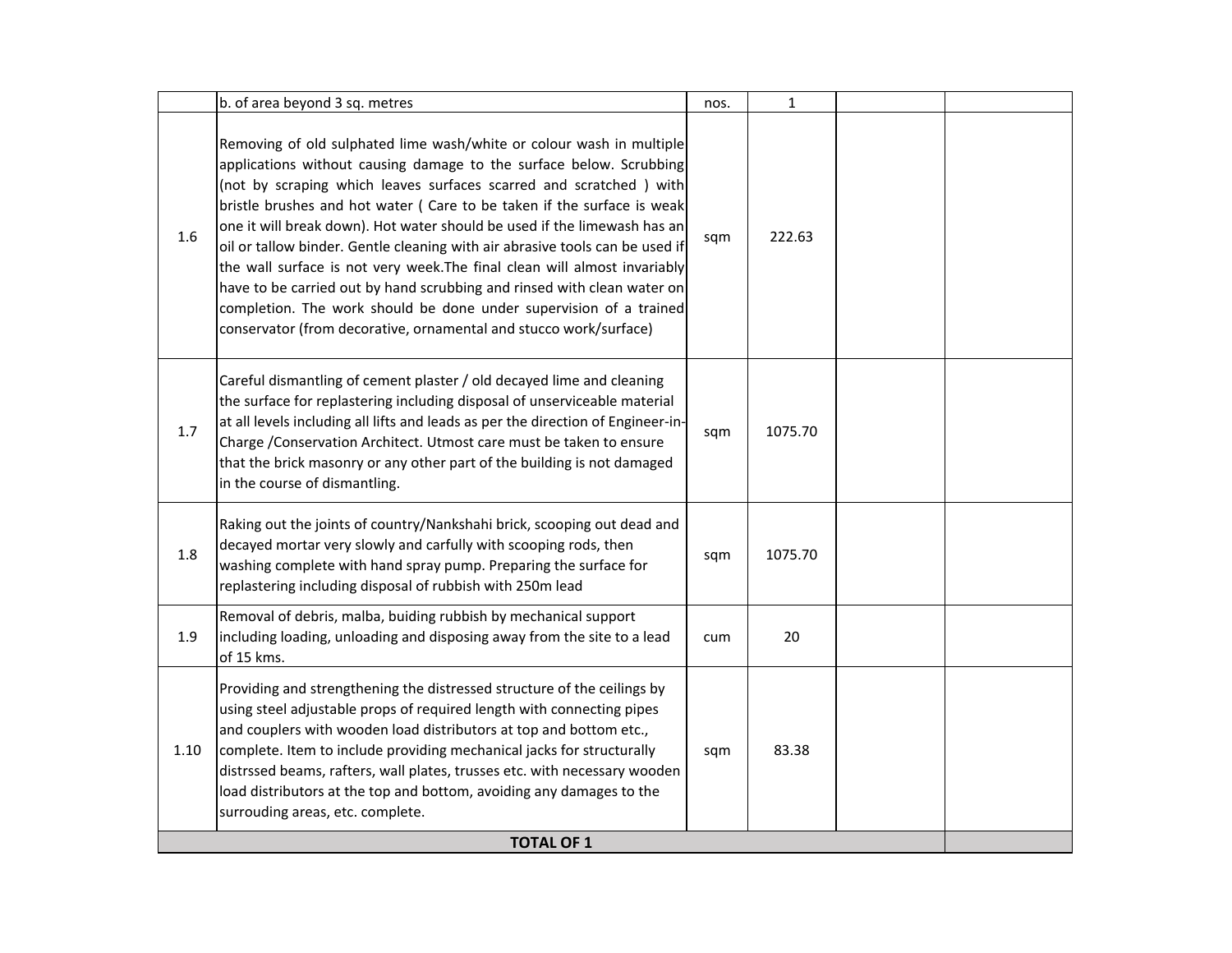| Providing & laying of twol three course bricks slab using traditional<br>Nanakshahi I Lakhori/ country bricks of the same size and composition as<br>that of the original bricks used on site. The bricks to be laid over a 50mm<br>thick layer of lime concrete of composition 1:1:1 (1 Lime: 1 Sand: 1<br>Surkhi), and the same layer to be repeated on top of the 1st layer of<br>bricks before laying of 2nd & 3rd layer of bricks. The slab to be cured for<br>2.1<br>7.80<br>cum<br>4 - 5 days using appropriate methods like wet jute bags etc. 50mm thick<br>lime concrete layer of composition 1:1 of brick aggregate & lime mortar<br>(1:2 of Lime: sand), to be laid on top of the bricks & smoothening the<br>same with necessary slope etc. & the same to be cured for 4-5 days using<br>appropriate methods before finishing the same with 25mm thick layer of<br>lime sand Plaster of composition 1:2 & smoothening the same with<br>necessary slope. Item to include all necessary shuttering, tools,<br>scaffolding etc. complete.<br>Providing gola 75mm x 75mm in lime concrete 1:2:4 (1 lime: 2 coarse<br>2.2<br>sand: 4 graded stone ballast 10mm nominal size) including finishing with<br>34.20<br>m<br>lime mortar 1:2 ( 1lime: 2 fine sand)<br>Making Khurra for 45 X 45 Cm with 18 mm stone as a base, over<br>2.3<br>additional layer of APP waterproofing layer and sealing all edges, (as per<br>4.00<br>each<br>detail) complete.<br>Lime concrete with 12 mm nominal size brick aggregate and 50% lime<br>2.4<br>mortar 1:2 (1 slaked lime : 2 surkhi) rammed and finished with gur and<br>2.17<br>cum<br>belgiri treatment | $\overline{2}$ | <b>ROOFING, WATER PROOFING AND TERRACE WORKS</b>              |  |  |
|------------------------------------------------------------------------------------------------------------------------------------------------------------------------------------------------------------------------------------------------------------------------------------------------------------------------------------------------------------------------------------------------------------------------------------------------------------------------------------------------------------------------------------------------------------------------------------------------------------------------------------------------------------------------------------------------------------------------------------------------------------------------------------------------------------------------------------------------------------------------------------------------------------------------------------------------------------------------------------------------------------------------------------------------------------------------------------------------------------------------------------------------------------------------------------------------------------------------------------------------------------------------------------------------------------------------------------------------------------------------------------------------------------------------------------------------------------------------------------------------------------------------------------------------------------------------------------------------------------------------------------------------------------|----------------|---------------------------------------------------------------|--|--|
|                                                                                                                                                                                                                                                                                                                                                                                                                                                                                                                                                                                                                                                                                                                                                                                                                                                                                                                                                                                                                                                                                                                                                                                                                                                                                                                                                                                                                                                                                                                                                                                                                                                            |                |                                                               |  |  |
|                                                                                                                                                                                                                                                                                                                                                                                                                                                                                                                                                                                                                                                                                                                                                                                                                                                                                                                                                                                                                                                                                                                                                                                                                                                                                                                                                                                                                                                                                                                                                                                                                                                            |                |                                                               |  |  |
|                                                                                                                                                                                                                                                                                                                                                                                                                                                                                                                                                                                                                                                                                                                                                                                                                                                                                                                                                                                                                                                                                                                                                                                                                                                                                                                                                                                                                                                                                                                                                                                                                                                            |                |                                                               |  |  |
|                                                                                                                                                                                                                                                                                                                                                                                                                                                                                                                                                                                                                                                                                                                                                                                                                                                                                                                                                                                                                                                                                                                                                                                                                                                                                                                                                                                                                                                                                                                                                                                                                                                            |                |                                                               |  |  |
| aggregate and 50% lime mortar 1:2 (1 Slaked lime : 2 surkhi) rammed<br>2.5<br>14.73<br>cum<br>and finished with gur and belgiri treatment complete including rounding<br>of junctions with parpaet wall complete<br><b>TOTAL OF 2</b>                                                                                                                                                                                                                                                                                                                                                                                                                                                                                                                                                                                                                                                                                                                                                                                                                                                                                                                                                                                                                                                                                                                                                                                                                                                                                                                                                                                                                      |                | Lime concrete terracing on roofs with 25mm nominal size brick |  |  |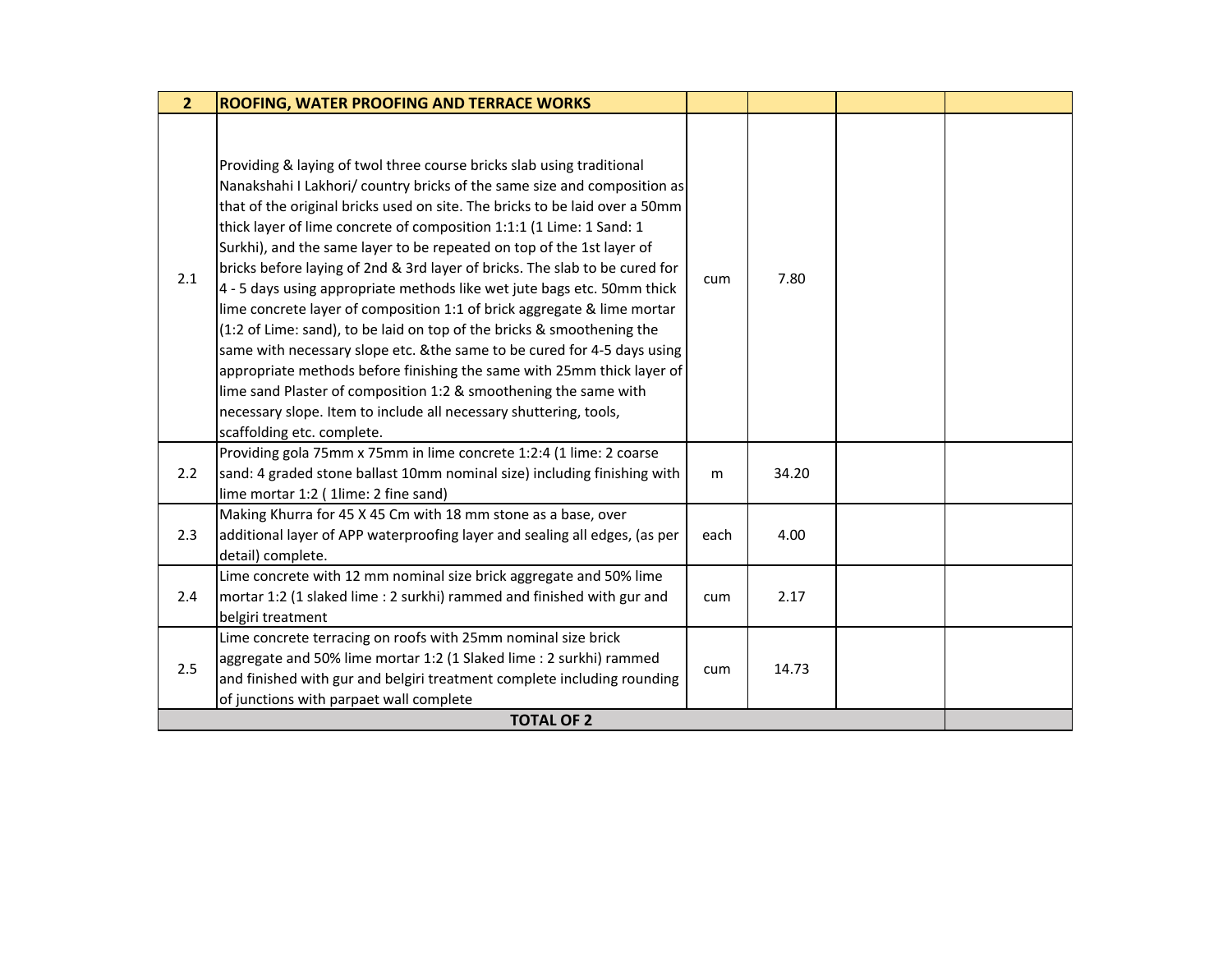| $\overline{\mathbf{3}}$ | <b>CIVIL AND STRUCTURAL WORKS</b>                                                                                                                                                                                                                                                                                                                                                                                                                                                                                                                                                                                                                                                                                                                                                                                                                                                                                                                                                                                                                                                                     |      |        |  |
|-------------------------|-------------------------------------------------------------------------------------------------------------------------------------------------------------------------------------------------------------------------------------------------------------------------------------------------------------------------------------------------------------------------------------------------------------------------------------------------------------------------------------------------------------------------------------------------------------------------------------------------------------------------------------------------------------------------------------------------------------------------------------------------------------------------------------------------------------------------------------------------------------------------------------------------------------------------------------------------------------------------------------------------------------------------------------------------------------------------------------------------------|------|--------|--|
| 3.1                     | Restoration and repairs of Lakhori/country brick masonry of Walls in<br>lime surkhi mortar 1:1:1 (1 lime : 1 surkhi : 1sand); As per original.                                                                                                                                                                                                                                                                                                                                                                                                                                                                                                                                                                                                                                                                                                                                                                                                                                                                                                                                                        | cum  | 12.35  |  |
|                         | Brick masonry for arches with lakhori bricks Add supervisiion & skill<br>charges, shuttering, scaffolding, centering                                                                                                                                                                                                                                                                                                                                                                                                                                                                                                                                                                                                                                                                                                                                                                                                                                                                                                                                                                                  |      | 1.00   |  |
| 3.2                     | Providing and laying / fixing ornamental brick masonary in:                                                                                                                                                                                                                                                                                                                                                                                                                                                                                                                                                                                                                                                                                                                                                                                                                                                                                                                                                                                                                                           |      |        |  |
| a                       | Pillars/columns, arches, eaves in jharokhas                                                                                                                                                                                                                                                                                                                                                                                                                                                                                                                                                                                                                                                                                                                                                                                                                                                                                                                                                                                                                                                           | m    | 30.00  |  |
| b                       | Cornices and mouldings                                                                                                                                                                                                                                                                                                                                                                                                                                                                                                                                                                                                                                                                                                                                                                                                                                                                                                                                                                                                                                                                                | m    | 33.20  |  |
| C                       | Petals details of various sizes                                                                                                                                                                                                                                                                                                                                                                                                                                                                                                                                                                                                                                                                                                                                                                                                                                                                                                                                                                                                                                                                       | each | 100.00 |  |
| 3.3                     | Providing & constructing lakhori/ Nanakshahi brick masonry chajjas in<br>lime sand surkhi mortar of proportions 1:1:1, of the same size & design<br>as the original chajja details found on site, including providing sufficient<br>anchorage to the new chajja band in the wall & adjacent chajja band<br>area using 8mm SS pins or any other method as directed by the<br>Architect. The chajja to be finished with lime sand surkhi plaster in<br>proportion 1:2:1, of required thickness & necessary carvings to achieve<br>the details & design as per the original. Sample of the chajja to be shown<br>to the Architect for necessary approvals before finishing the same on<br>site. The chajja to be finished using Lime sand plaster in proportion 1:3<br>of thickness not more than IOmm & finishing with 5mm thick Lime putty<br>taking utmost care that the original details of the band are not lost. Item<br>to include all necessary carvings, tools, scaffolding if required etc.<br>complete. Mode of Measurement: Item to be paid as per the length xthe<br>vertical height of the | sqm  | 30.93  |  |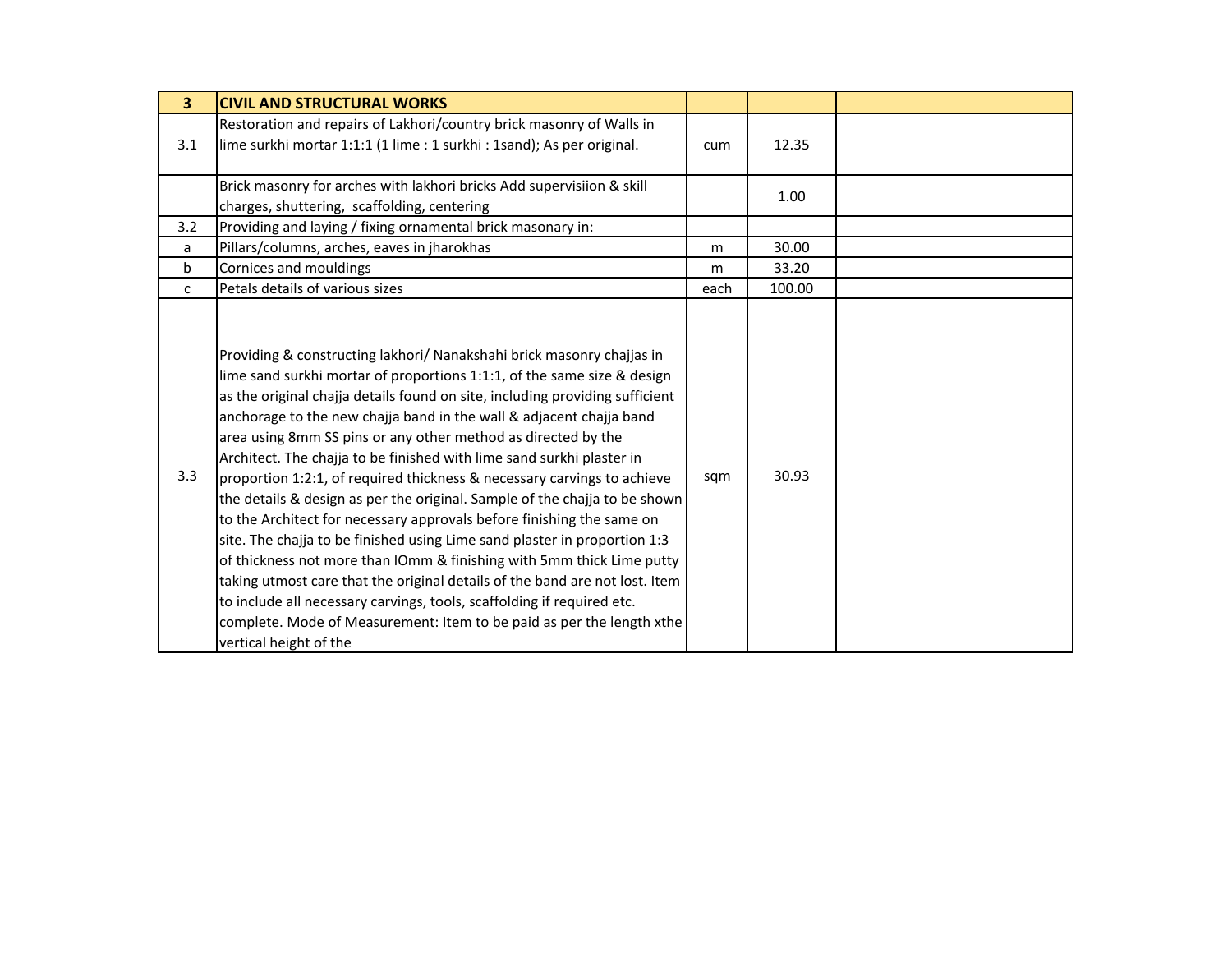| 3.4 | Providing and fixing Decorative Brackets in carved bricks and lime<br>mortar/concrete sunk and moulded including providing and fixing with 4<br>Nos gun metal cramp 25x6 mm 30 cm long and dowel bars 7.5 cm long 6<br>mm dia as per design and installations on the instructions of the<br>Engineer - in- charge/ Conservation architect |      |       |  |  |  |
|-----|-------------------------------------------------------------------------------------------------------------------------------------------------------------------------------------------------------------------------------------------------------------------------------------------------------------------------------------------|------|-------|--|--|--|
| a.  | Bird shaped type as per design matching with the existing brackets: up to<br>1 <sub>m</sub>                                                                                                                                                                                                                                               | each | 62.00 |  |  |  |
| b.  | Bird shaped type as per design matching with the existing brackets: up to<br>0.75 m                                                                                                                                                                                                                                                       | each | 44.00 |  |  |  |
| c.  | Small kiosk/jharokha type bracket with inverted petals as per existing<br>size and deisgn                                                                                                                                                                                                                                                 | each | 22.00 |  |  |  |
| 3.5 | Palki/rectangular pavillion with flat dome to construct in middle of each<br>side of terrace, complete in all aspects including masonry in ornamental<br>pillars, arches, conrnice, chajja, plain and decorative plaster, petals,<br>finial, brick jalli etc.                                                                             | each | 3.50  |  |  |  |
| 3.6 | Burji/Small Octogan Kiosk with small dome to construct at each corner<br>of the terrace, complete in all aspects including masonry in ornamental<br>pillars, arches, conrnice, chajja, plain and decorative plaster, petals,<br>finial, brick jalli etc.                                                                                  | each | 4.00  |  |  |  |
|     | <b>TOTAL OF 3</b>                                                                                                                                                                                                                                                                                                                         |      |       |  |  |  |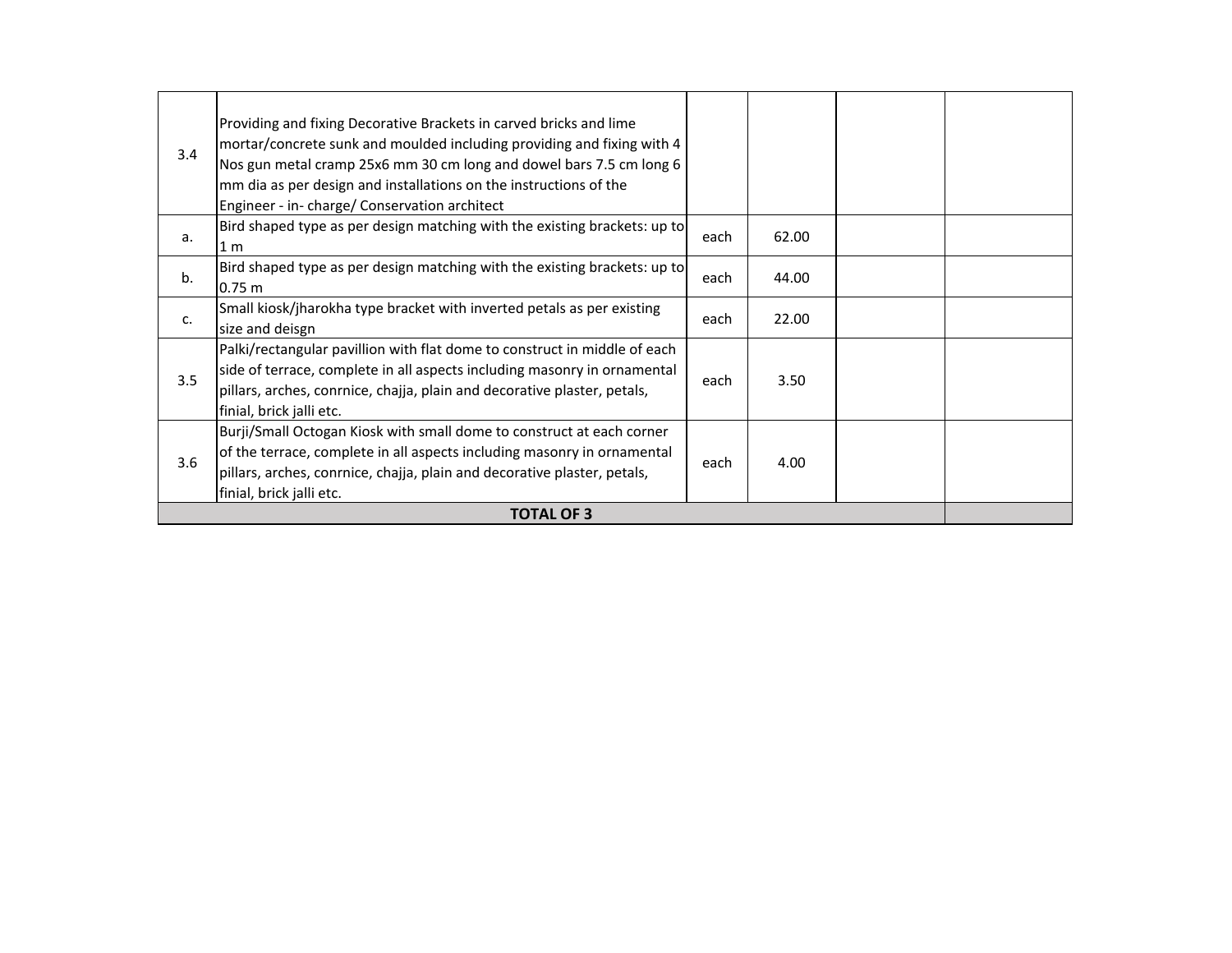| $\overline{\mathbf{4}}$ | <b>PLASTER AND FINISHES WORKS</b>                                                                                                                                                                                                                                                                                                                                                                                                                                                                                                                                                                                                                                                                                                                                                                                                                                                                                                                                                                                                                                                                                                                                 |     |        |  |
|-------------------------|-------------------------------------------------------------------------------------------------------------------------------------------------------------------------------------------------------------------------------------------------------------------------------------------------------------------------------------------------------------------------------------------------------------------------------------------------------------------------------------------------------------------------------------------------------------------------------------------------------------------------------------------------------------------------------------------------------------------------------------------------------------------------------------------------------------------------------------------------------------------------------------------------------------------------------------------------------------------------------------------------------------------------------------------------------------------------------------------------------------------------------------------------------------------|-----|--------|--|
| 4.1                     | Providing Lime Surkhi Sand Plaster 1:1:1 (1 Lime putty: 1 Surkhi : 1 Sand)<br>including preparation of mortar by traditional practice (by grinding), 30-<br>40mm thick in 4 courses & Loi, tamping, beating, till the shrinkage cracks<br>disappear. The work is done with all leads as the work is of restoration<br>nature as per Punjab practice including adding gur, methi & gugal on old<br>walls including removal of all old loose and decade plaster, each coat to<br>be done after 3 days of previous coat. All surfaces to be plastered shall<br>be thoroughly wetted for 24 hours before commencing plaster and shall<br>be kept damp during the progress of work. At the same time the wall<br>should not be too wet, as plaster is then likely to fallout. It is essential to<br>maintain uniform suction of water by receiving surfaces, which shall be<br>ensured by damping evenly all dry patches before applying plaster. The<br>Project Manager will inspect and approve all preparatory work before<br>the commencement of plastering work. Curing to be done for 21 days<br>with help of water spray pump. incharge/Conservation architect. | sqm | 730.08 |  |
| 4.2                     | Lime surkhi plaster 1:1 (1lime: 1 surkhi) at ceiling and curved surfaces<br>(including vaults, arches, Domes etc.) including preparation of mortar by<br>traditional practice (by grinding) (in<br>three courses where thickness is more than 15mm) including tamping<br>beating curing till shrinkage cracks disappear. The work is to be done<br>with all leads and lifts as the work is of                                                                                                                                                                                                                                                                                                                                                                                                                                                                                                                                                                                                                                                                                                                                                                     | sqm | 140.25 |  |
| 4.3                     | Stucco work in lime, surkhi(1:2) as per traditional practices and design,<br>the mortar should be prepared by grinding mill only. The thickness varies<br>from 10mm to 100mm as per design.                                                                                                                                                                                                                                                                                                                                                                                                                                                                                                                                                                                                                                                                                                                                                                                                                                                                                                                                                                       | sqm | 42.52  |  |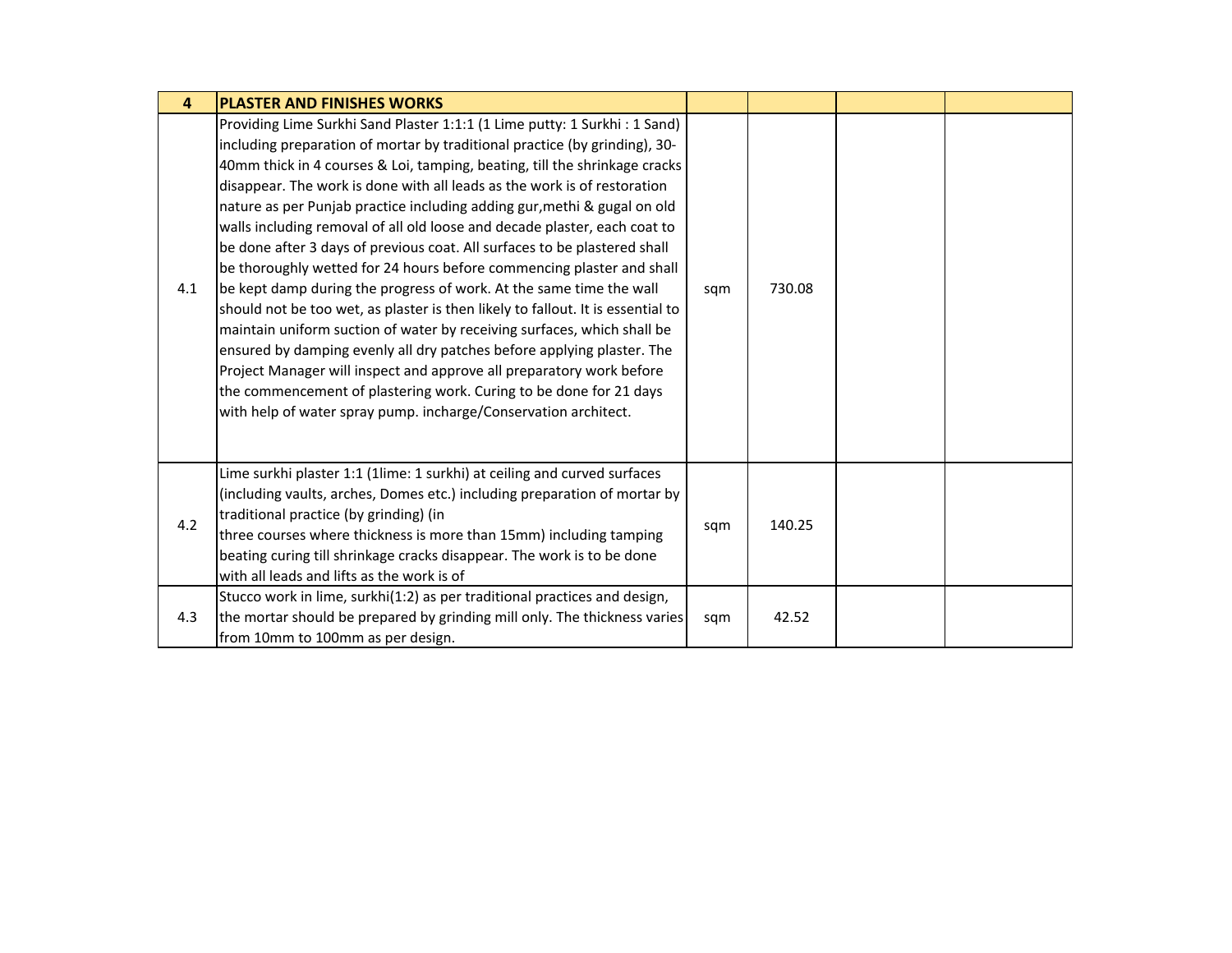| 4.4 | Providing decorative Lime Surkhi Sand Incised Plaster 1:1:1 (1 Lime<br>putty: 1 Surkhi: 1 Sand) including preparation of mortar by traditional<br>practice (by grinding), 150-200mm thick in 7 courses & Loi, tamping,<br>beating, till the shrinkage cracks disappear. The work is done with all<br>leads as the work is of restoration nature as per Punjab practice<br>including adding gur, methi & gugal on old walls including removal of all<br>old loose and decade plaster, each coat to be.done after 3 days of<br>previous coat. Item to include addition of fibrous material, and non<br>corrosive pins for anchoring etc complete/ All surfaces to be plastered<br>shall be thoroughly wetted for 24 hours before commencing plaster and<br>shall be kept damp during the progress of work. At the same time the<br>wall should not be too wet, as plaster is then likely to fall out. It is<br>essential to maintain uniform suction of water by receiving surfaces,<br>which shall be ensured by damping evenly all dry patches before<br>applying plaster. The Project Manager will inspect and approve all<br>preparatory work before the commencement of plastering work. Curing<br>to be done for 21 days with help of water spray pump. Item to include<br>carefully cutting of plaster with fine tools<br>to match the original pattern and design on site, with a sample patch to | sqm | 42.52   |  |
|-----|---------------------------------------------------------------------------------------------------------------------------------------------------------------------------------------------------------------------------------------------------------------------------------------------------------------------------------------------------------------------------------------------------------------------------------------------------------------------------------------------------------------------------------------------------------------------------------------------------------------------------------------------------------------------------------------------------------------------------------------------------------------------------------------------------------------------------------------------------------------------------------------------------------------------------------------------------------------------------------------------------------------------------------------------------------------------------------------------------------------------------------------------------------------------------------------------------------------------------------------------------------------------------------------------------------------------------------------------------------------------------------------------------------|-----|---------|--|
| 4.5 | Lime surkhi Plaster 1:2 (Ilime: 2 surkhi) on pillars and other decorative<br>features including cornices and bands.(thickness= 20-25 mm)                                                                                                                                                                                                                                                                                                                                                                                                                                                                                                                                                                                                                                                                                                                                                                                                                                                                                                                                                                                                                                                                                                                                                                                                                                                                | m   | 80.43   |  |
| 4.6 | VERONA LIME EMULSION -Providing and applying of Verona Vapour<br>Permeable, water based Mature Lime wash emulsion finish of interior<br>and exterior grade, used for conservation and restoration of historical<br>buildings, formulated by Mature Lime Putty with fillers by OIKOS India,<br>After the cleaning of surface and removing any loose or flaking material,<br>applied two coats of Verona Mature Lime wash emulsion finish by OIKOS<br>India on one<br>coat of Lime Based primer by OIKOS India of approved color and shade<br>to achieve desired finish, excluding the cost of surface preparation and<br>scaffolding, apply by brush, roller and appropriate tools, all completes as<br>per manufacturer's specification with the direction of Engineer-in-<br>Charge.<br><b>TOTAL OF 4</b>                                                                                                                                                                                                                                                                                                                                                                                                                                                                                                                                                                                              | sqm | 1039.80 |  |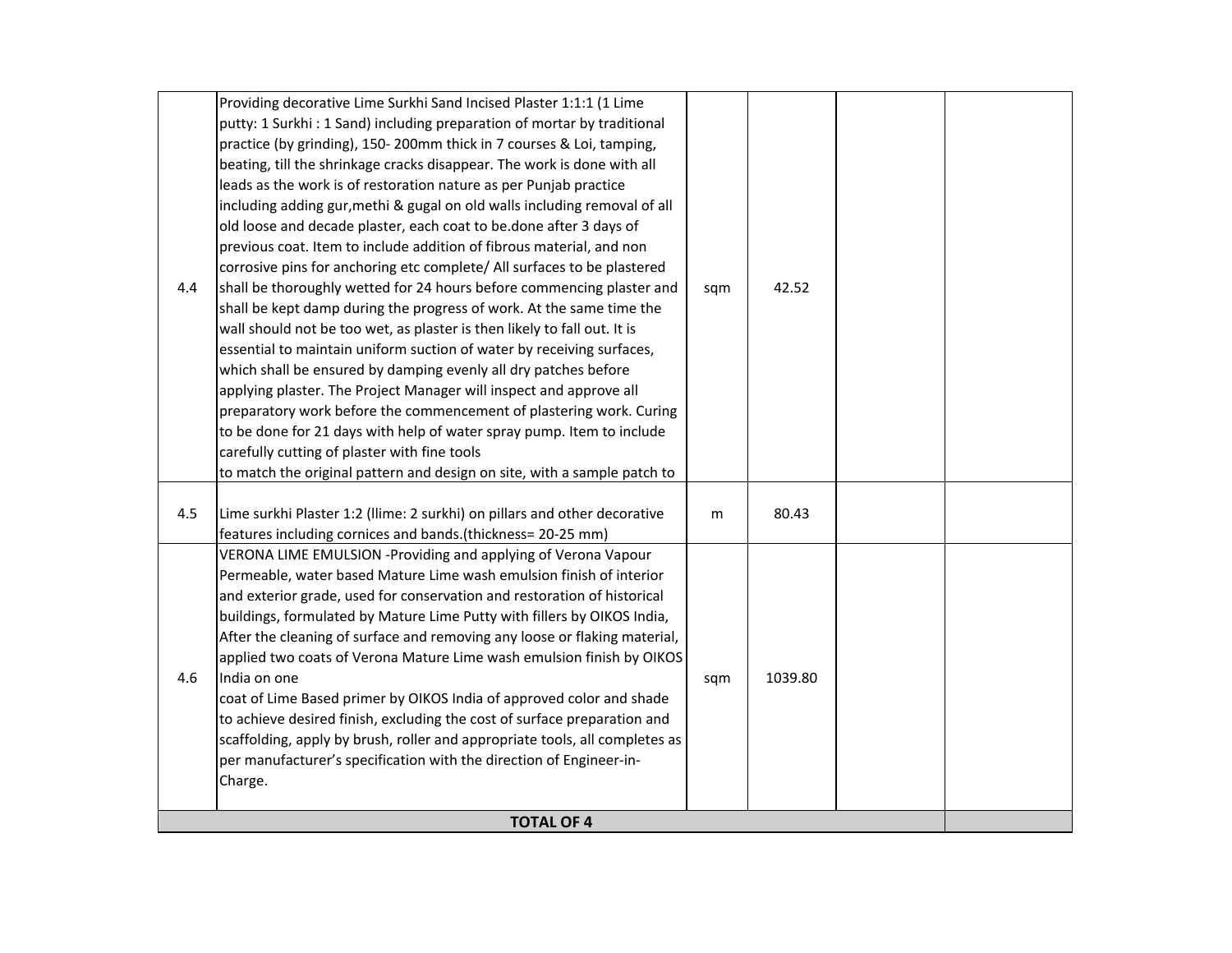| 5 <sup>1</sup> | <b>FLOORING WORKS</b>                                                                                                                                                                                                                                                                                                                                                                                                                                                                                                                                                                                                                                                                                            |     |       |  |
|----------------|------------------------------------------------------------------------------------------------------------------------------------------------------------------------------------------------------------------------------------------------------------------------------------------------------------------------------------------------------------------------------------------------------------------------------------------------------------------------------------------------------------------------------------------------------------------------------------------------------------------------------------------------------------------------------------------------------------------|-----|-------|--|
| 5.1            | lime concrete (for terraces & flooring base) in the ratio of 1:1:1:4 (1<br>lime: 1 Surkhi : ICoarse sand: 4 graded brick aggregate 20 mm nominal<br>size)                                                                                                                                                                                                                                                                                                                                                                                                                                                                                                                                                        | cum | 2.00  |  |
| 5.2            | Providing & laying of the modular brick tile on edge flooring on 20mm<br>thick lime concrete leveling course laid over the sub- base of 50mm thick<br>bed of local sand evenly spread &<br>rammed brick ballast bed 150mm thick including the filling of joints of<br>the brick courses with lime mortar (1lime: 1surkhi: Isand). Post<br>construction the exposed mortar joints in floors to<br>be neatly scraped & raked with metal brush to bring neat finish.                                                                                                                                                                                                                                                | sqm | 41.8  |  |
| 5.3            | Providing and fixing Brick cladding for treads, risers etc. of approved<br>quality, make and size and thickness to match the original details on site.<br>Samples of brick size, finish to be shown to Project Manager for<br>necessary approvals before procuring and laying the same on site. The<br>bricks to be laid in lime mortar 1:4, including filling joints, curing,<br>polishing and cleaning etc. complete. Item to include dismantlling the<br>existing damaged bricks, making good etc complete                                                                                                                                                                                                    | sqm | 30    |  |
| 5.4            | Gently Cleaning of flat brick or brick tile flooring or brick or brick tile on<br>edge flooring using hard wire/jute brushes to remove all dirt, dry algae<br>etc. to make the surface clean of all loose materials and dirt. The joints<br>of the brick tiles to be carefully raked and cleaned and preparing for<br>repointing including disposal of the rubbish to the duping ground.<br>Careful Pointing in lime mortar 1:1:1 (1 lime: 1 Sand: 1 surkhi) mixed<br>with 10% additives infusion to make sure that the joints are water tight.<br>Item to include finishing the terrace level clean after repointing works,<br>including all necessary tools for cleaning, raking and pointing etc.<br>complete | sqm | 99.12 |  |
|                | <b>TOTAL OF 5</b>                                                                                                                                                                                                                                                                                                                                                                                                                                                                                                                                                                                                                                                                                                |     |       |  |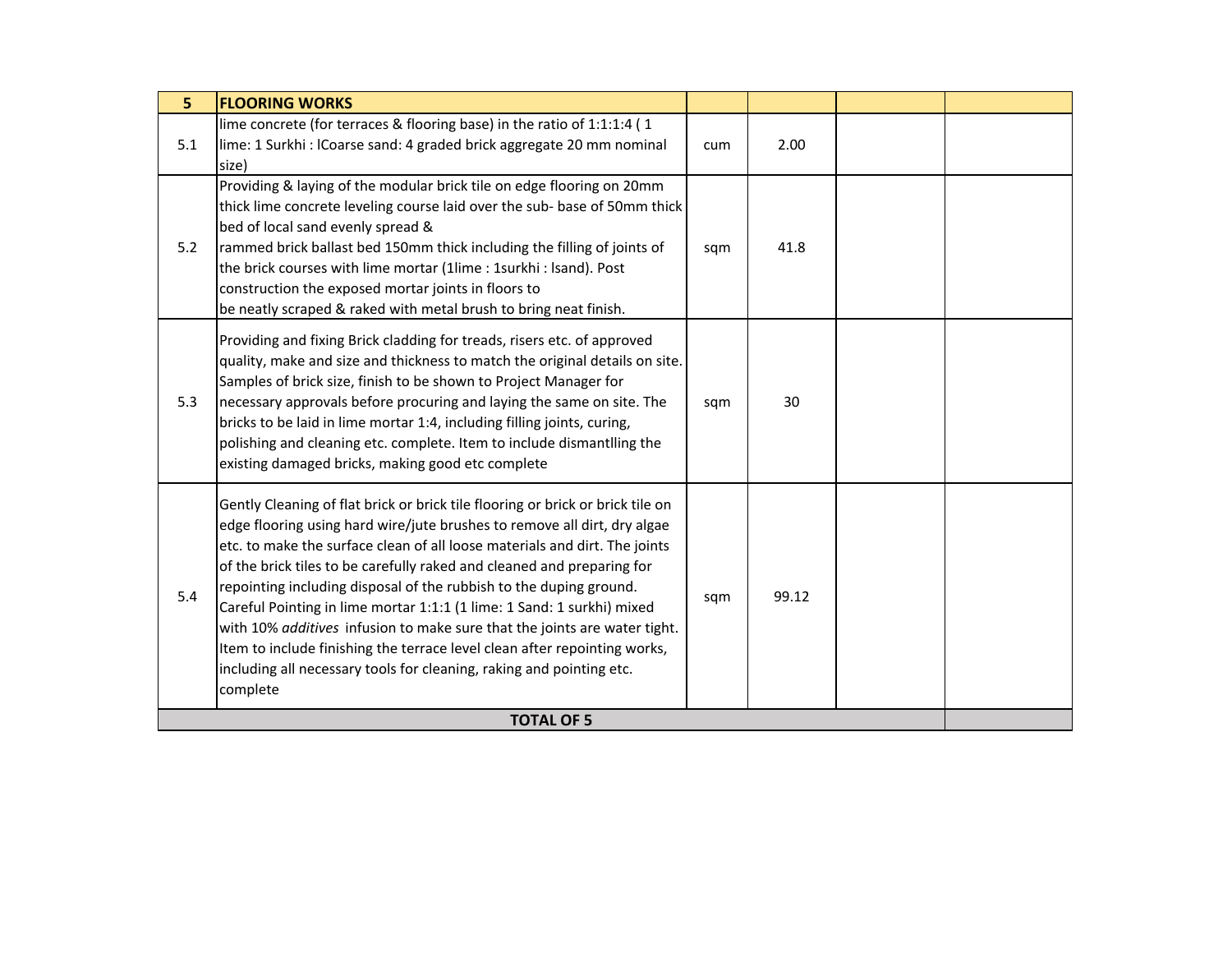| $6\phantom{1}6$ | <b>DOORS AND WINDOWS WORKS</b>                                                                                                                                                                                                                                                                                                                                                                                                                                                                                                                                                                                                                                                                                                                                                                                                                                                                                                                                                                                                                                                                                                                                                                                                                                                               |     |       |  |
|-----------------|----------------------------------------------------------------------------------------------------------------------------------------------------------------------------------------------------------------------------------------------------------------------------------------------------------------------------------------------------------------------------------------------------------------------------------------------------------------------------------------------------------------------------------------------------------------------------------------------------------------------------------------------------------------------------------------------------------------------------------------------------------------------------------------------------------------------------------------------------------------------------------------------------------------------------------------------------------------------------------------------------------------------------------------------------------------------------------------------------------------------------------------------------------------------------------------------------------------------------------------------------------------------------------------------|-----|-------|--|
| 6.1             | Providing and fixing well seasoned Deodar wood work in frames of<br>doors, windows, clerestory windows and other frames, wrought framed<br>and fixed in position including holdfasts etc all complete. Contractor to<br>ensure that moisture content is well within IS codes and in case the<br>timber available is not naturally seasoned, Contractor to get it seasoned<br>in seasoning plant at his own cost. Any timber found unseasoned shall<br>be rejected. All timber to be free of knots, cracks etc. Item to include 1<br>coat of primer & 3 coats of epoxy paint of of recommended brand of<br>shade to match original colour or as directed by Project Manager.<br>Section of embedded timber coming into contact with masonry with tar<br>application/ solignum.                                                                                                                                                                                                                                                                                                                                                                                                                                                                                                                | cum | 0.17  |  |
| $6.2$           | Providing and fixing or replacing damaged teak wood with well seasoned<br>Deodar wood open able fully panelled shutters for doors or windows as<br>per the original design & pattern<br>instructed by the Architect including all necessary fitting brass hardware<br>like screws, nails, parliamentary hinges, tower bolts, handles, of the<br>same design, size & weight, etc. complete.<br>Item to also include making all the mouldings and design of the panels as<br>in the original detail with all beading patti as per size etc. Contractor to<br>ensure that moisture content is well within<br>IScodes & in case the timber available is not naturally seasoned,<br>Contractor to get it seasoned in seasoning plant at his own cost. Any<br>timber found unseasoned shall be rejected. All timber<br>to be free of knots, cracks etc. Item to include coating/painting of<br>section of embedded timber coming into contact with masonry with tar<br>application/ solignum Mode of Measurement: Area<br>of the door/window which is changed or made new in the entire door<br>shall only be paid. Contractors to not charge the entire area of the<br>shutter unless the entire shutter is made new. The area of the shutter<br>includes the entire opening with all the leaves. | sqm | 40.35 |  |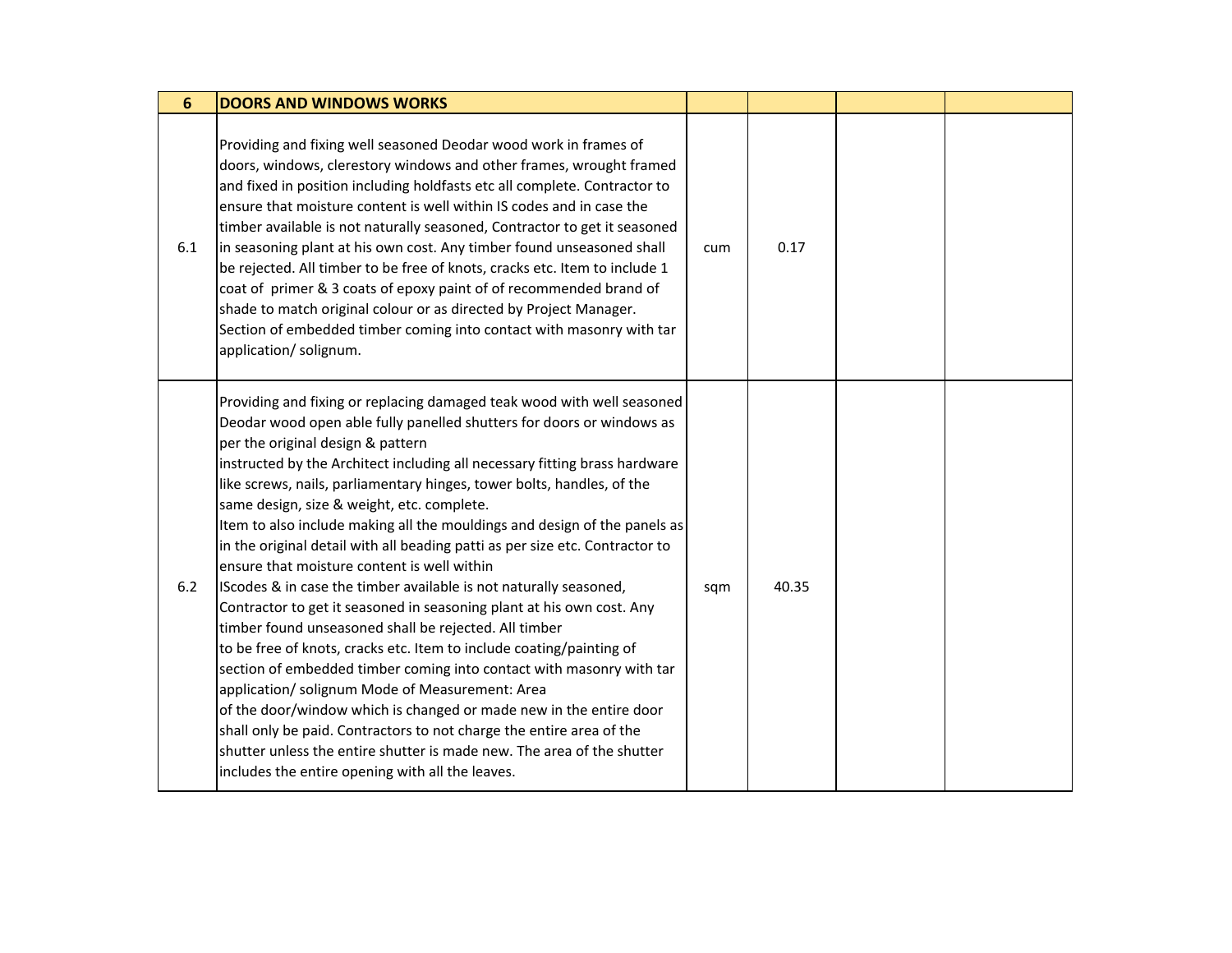| 6.3            | Scraping the existing wooden door and window shutters with frame<br>removing existing paints and or polish, by applying paint remover over<br>wooden surface, rubbing the surface with sand paper & as directed by<br>Project Manager etc complete.                                                                                                                                           | sqm      | 4.38  |  |
|----------------|-----------------------------------------------------------------------------------------------------------------------------------------------------------------------------------------------------------------------------------------------------------------------------------------------------------------------------------------------------------------------------------------------|----------|-------|--|
| 6.4            | Providing and applying one priming coat to new/old wood surfaces like<br>doors and window shutters, joists, rafters, beams and other wooden<br>members, including preparing of the surface by thoroughly cleaning oil,<br>grease, dirt and other foreign matter with wire brushing, fine fire                                                                                                 | sqm      | 90.78 |  |
| 6.5            | Painting two coats excluding priming coat with synthetic enamel paint in<br>all shades on wood work, metallic or plastered, concrete surface to give<br>an even shade.(with special quality paint)                                                                                                                                                                                            | sqm      | 90.78 |  |
| 6.6            | Providing & applying two or more coats of good quality wood<br>preservative over wood work.                                                                                                                                                                                                                                                                                                   | Sqm      | 90.78 |  |
| 6.7            | Providing and fixing heavy duty decorative type brass hardware as per<br>existing design and pattern and weighing not less than weight of existing<br>original hardware of that type or as per the weight of the original<br>hardware including all necessary fixtures like brass screws etc. complete.                                                                                       |          |       |  |
| a              | Brass Door Handles (6" high)                                                                                                                                                                                                                                                                                                                                                                  | each     | 40    |  |
| b              | Antique Iron Aldrops                                                                                                                                                                                                                                                                                                                                                                          | each     | 36    |  |
| $\mathsf{C}$   | Brass screws                                                                                                                                                                                                                                                                                                                                                                                  | kg       | 5     |  |
|                | <b>TOTAL OF 6</b>                                                                                                                                                                                                                                                                                                                                                                             |          |       |  |
| $\overline{7}$ | <b>ANTI TERMITE WORKS</b>                                                                                                                                                                                                                                                                                                                                                                     |          |       |  |
| 7.1            | Providing anti termite treatment to wooden frames of doors/windows of<br>the existing - building as per IS: 6313 (Part III) by drilling 6mm dia. Holes<br>at four corners at downward angle of about 450 at the junction of wood<br>work and masonry and injecting 150m! of chloropyrifos, or equivalent<br>5% emulsion concentrate, sealing by filling putty, covering 2 years'<br>guarantee | per hole | 144   |  |
| 7.2            | Providing Anti termite treatment by coating or spraying oil based or<br>equivalent approved chemicals as per IS 6313 (Part III) to wooden<br>surfaces such as paneling, planking, false ceiling and wooden members<br>where they are termite infested as directed.                                                                                                                            | sqm      | 90.78 |  |
|                | <b>TOTAL OF 7</b>                                                                                                                                                                                                                                                                                                                                                                             |          |       |  |